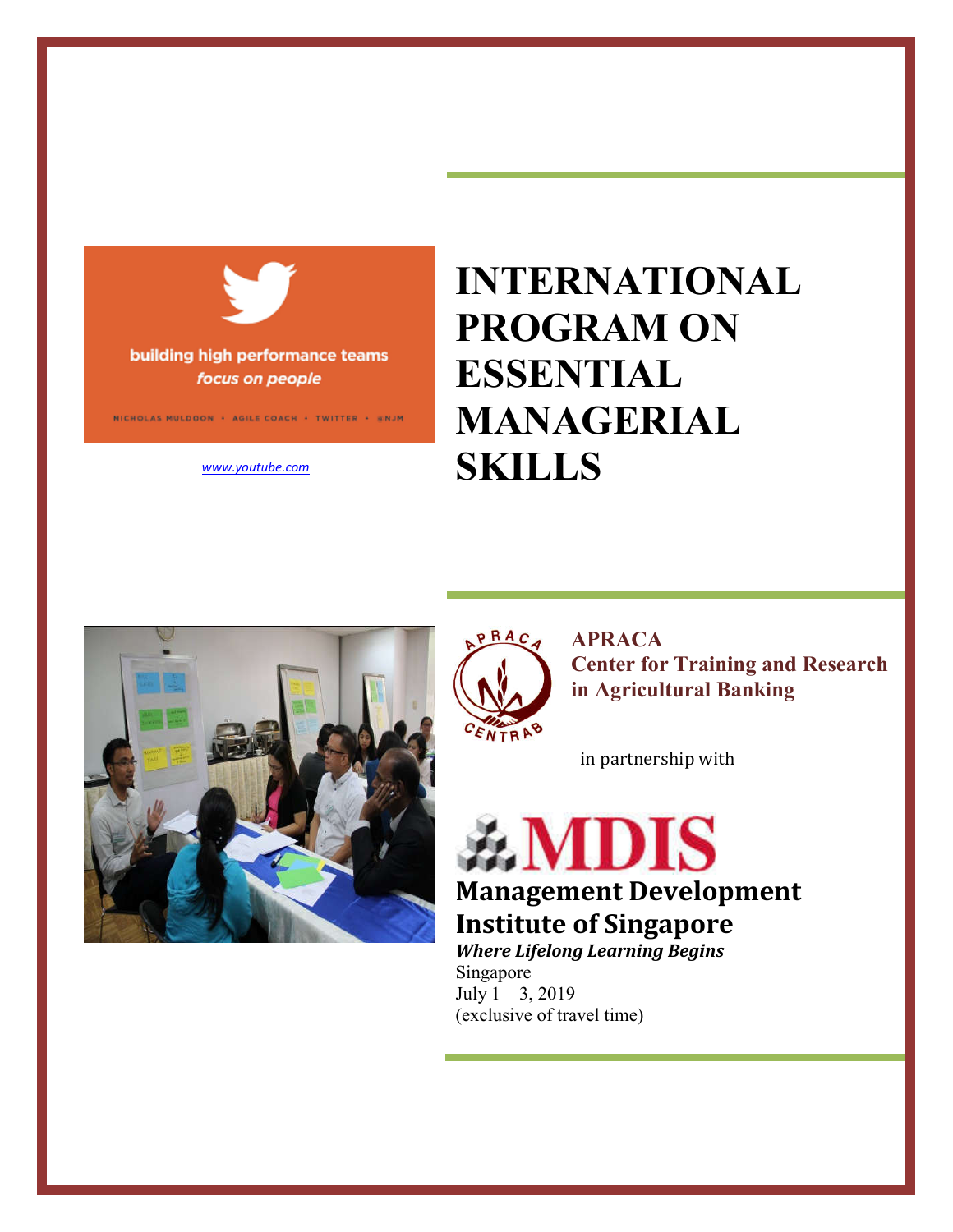# **OVERVIEW**

There is one certainty in any organization; change or be changed. At the forefront of this, the first line of defense is a group of people in your organization who must be good in the Basic Managerial Skills. These people may not necessarily be Managers only, they can be anyone who has subordinates or needs to work with a group of people (e.g. in a project). The Top Management sets the vision and they depend on people who are efficient in the execution. It is always at the execution point that differentiates between the good and bad consequences, outstanding results or a complete disaster.

# **OBJECTIVES**

Upon completion of this workshop, participants will be able to:

- $\frac{1}{\sqrt{2}}$  Enhance their understanding of the role of management in the organization;
- $\downarrow$  Improve their overall performance through effective and positive confrontation;
- $\overline{\phantom{a}}$  Be more confident in practicing management;
- $\bigstar$  Motivate people better;
- $\frac{1}{2}$  Enhance and improve their leadership skills;
- $\downarrow$  Upgrade communication skills;
- $\ddot{\bullet}$  Increase team skills;
- Achieve better overall results:

# **TARGET AUDIENCE**

The program may be attended by male or female Team Leaders, Project Leaders, Managers, Supervisors or anyone who manages a team.

# **METHODOLOGIES**

The program will utilize a combination of lecture with the practical or hands-on approach such as case studies, presentation, commentary on other companies/industries, and exercises.

# **SCHEDULE OF ACTIVITIES**

## **Sunday, June 30, 2019**

 $\frac{1}{\sqrt{2}}$  Arrival of Participants in Singapore

## **Day 1: Monday, July 1, 2019**

- **Leadership** 
	- What is Leadership and Why it is Important?
	- Leadership Approaches/Styles
	- Case Exercise on Leadership
	- Guidelines to Application
- **Communication**
	- Introductory Exercise: "Dream of a King"
	- Definition and Example
	- Common Pitfall of Poor Communication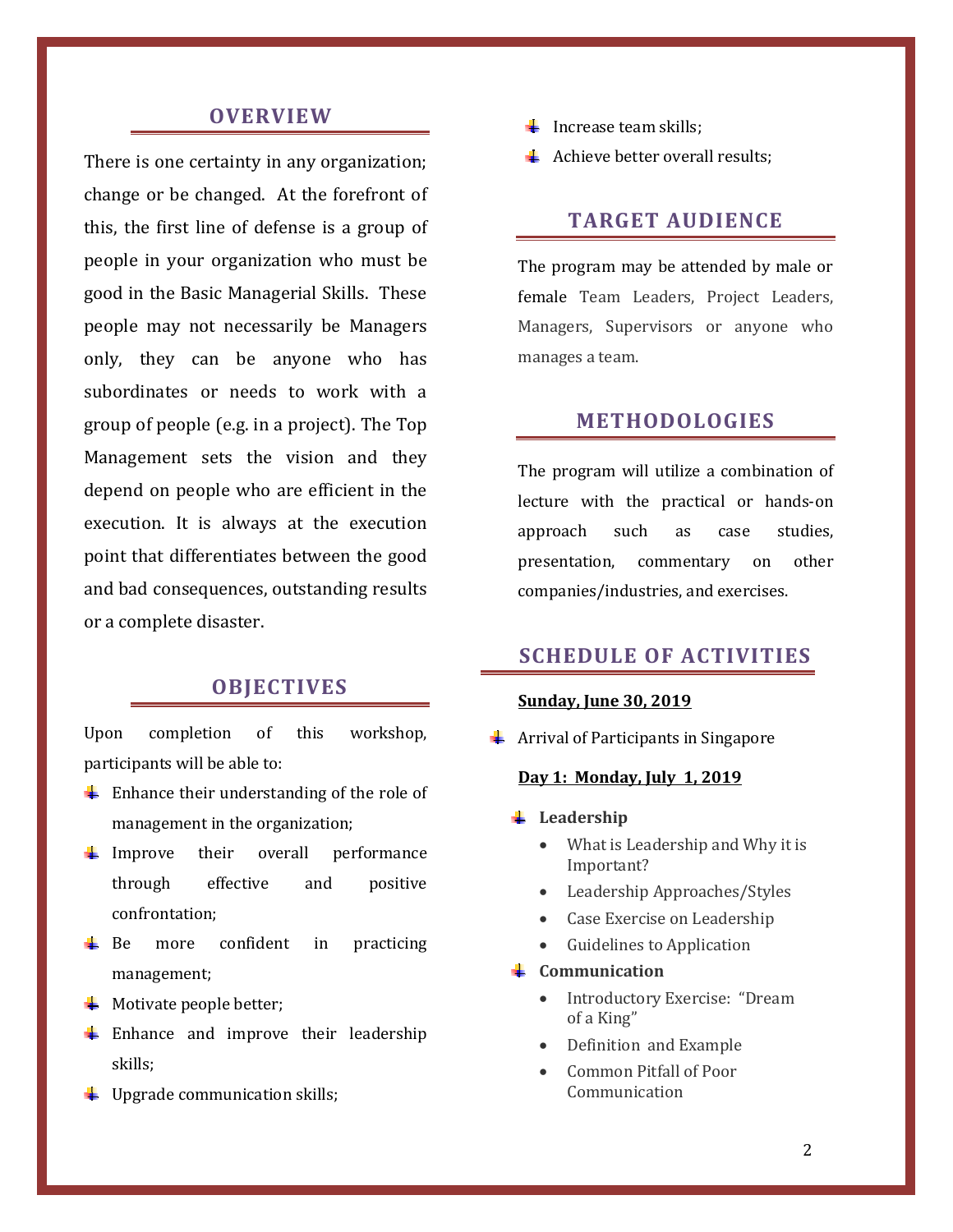#### **Tool on How to Avoid them**

- Giving Directions
- How to Provide Effective Directions
- The Smart Approach
- Follow Up: The "Twin Brother" of Giving Directions
- **Worth** Motivation
	- Survey: What Do People Want?
- **Definition: How to Manage Motivation**
	- Problem Solving
- **Workplace Problems**
	- Problem Solving Tool

#### **Lunch : To be provided by MDIS Dinner: On their own**

#### **Day 2: Tuesday, July 2, 2019**

- **Time Management** 
	- How to be Productive Compared to **Others**
	- Case Discussion on Prioritization
- **Work and Project Management**
	- Principles of Project Management
	- Project Management Tools
- $\frac{1}{2}$  Delegation and Empowerment
	- Case: "Smoking and Driving"
	- Why Delegate?
	- How to Delegate?
	- Things Which you Should not Delegate

#### **Managing Difficult Staff**

- Why Do People Behave the Way they Do?
- Relationship Between Attitude and Behaviour
- Tactical Handling of People
- $\leftarrow$  Teambuilding
	- Case Study: Game Theory
- $\blacksquare$  What is a Team?
	- How to Select the Best Team

#### **Lunch : To be provided by MDIS Dinner: On their own**

#### **Day 3: Wednesday, July 3, 2019**

- $\frac{1}{2}$  Visit to NEWater Visitor Center
- $\downarrow$  Post Training Evaluation & Closing Ceremony
- $\div$  Free Time

**Lunch : To be provided by MDIS Dinner: On their own**

#### **Thursday, July 4, 2019**

 $\leftarrow$  Departure of Participants to Home Country

# **ADMINISTRATIVE ARRANGEMENTS**

#### **A. PROGRAM SCHEDULE AND VENUE**

The program will be held in Singapore from **July 1 – 3, 2019,** exclusive of travel time at the Management Development Institute of Singapore (MDIS), Campus Dhoby Ghaut, 20 Orchard Road, Singapore.

#### **B. COST**

The cost of the training program is **USD 1,525.00** per participant inclusive of program fee, transportation for cultural exposure, lunches on days 1, 2 and 3, handouts and other administrative costs.

The nominating institution shall bear the cost of the following:

- $\downarrow$  Round trip air ticket;
- $\blacksquare$  Dinners;
- Airport transfers (arrival and departure)
- $\downarrow$  Insurance;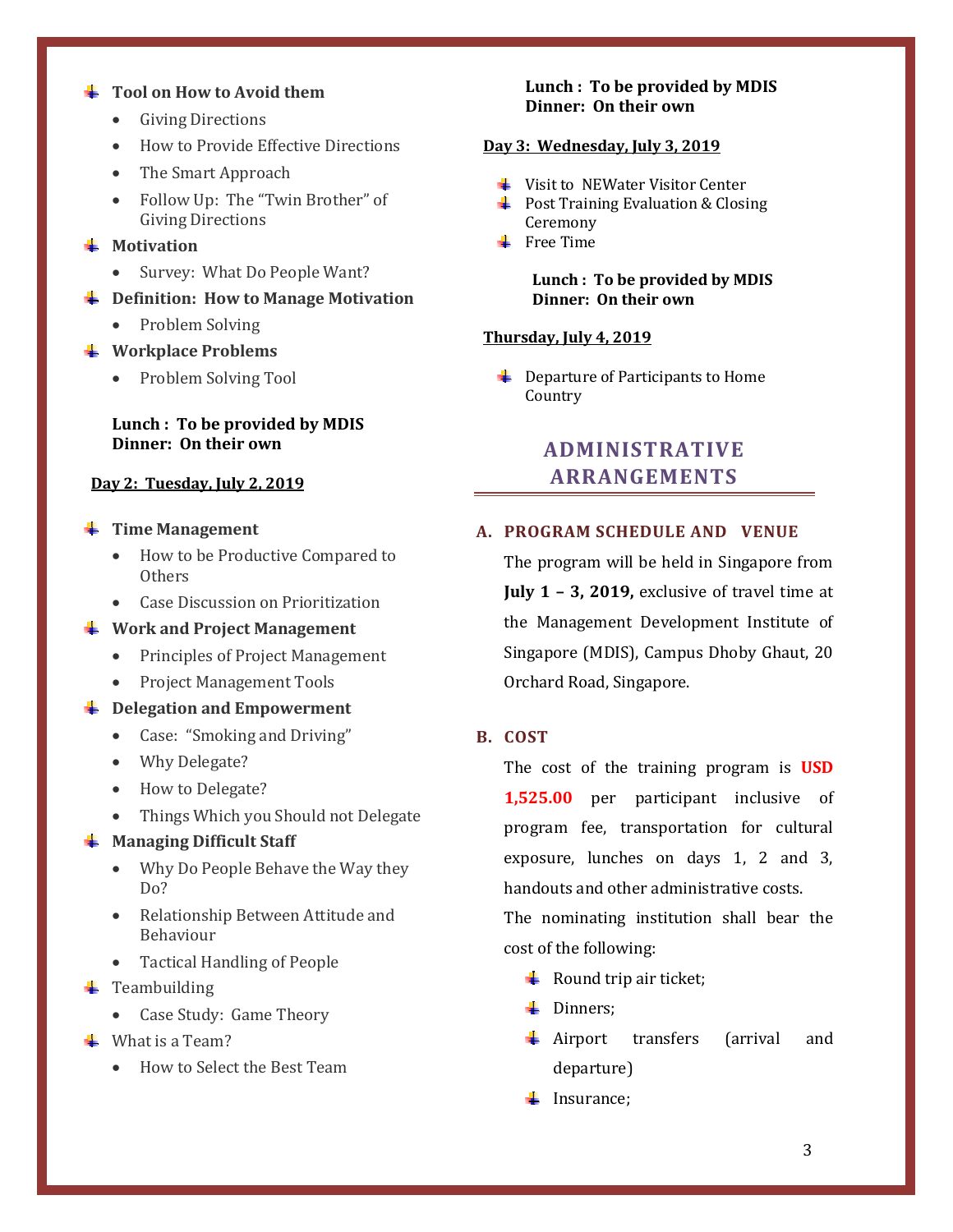#### $\ddot{\phantom{a}}$  Incidental allowances

The training fee should be remitted by telegraphic transfer to the account of **APRACA CENTRAB.** 

Further, please be advised that after CENTRAB's confirmation of the nomination of your officer/s to attend the program, and for any reason, the nominee cancels his/her participation, the nominating bank/institution will still be required to pay the full training fee. We seek your understanding on this policy to defray the costs absorb by CENTRAB to host partner institution.

#### **C. HOTEL ACCOMMODATION**

Name of the hotel will be announced later by the host.

## **D. DRESS CODE**

Formal attire is suitable for the first day. For the other days of the study visit program, smart casual wear is alright.

## **E. TRAVEL AND MEDICAL INSURANCE**

APRACA CENTRAB and Management Development Institute of Singapore will not be responsible for travel and medical cover during the travel and training time and the respective institution must ensure all insurance arrangements are

done in accordance to their existing policies.

# **F. RESERVATION AND NOMINATION**

Kindly complete the nomination and application forms to make sure that the necessary arrangements can be made for the participation of your candidate in the program. Deadline of nomination is on **June 7, 2019.**

# **G. CONTACT PERSON**

#### **APRACA CENTRAB**

**Ms. Lecira V. Juarez**  Managing Director APRACA CENTRAB 25th Floor, LandBank Plaza, 1598 M.H. Del Pilar corner Dr. J. Quintos Streets Malate 1004, Manila, Philippines Tel: (63-2) 567 2021 Telefax: (63-2) 405 7132 Email: centrabmanila@apraca-centrab.org apraca.centrab@gmail.com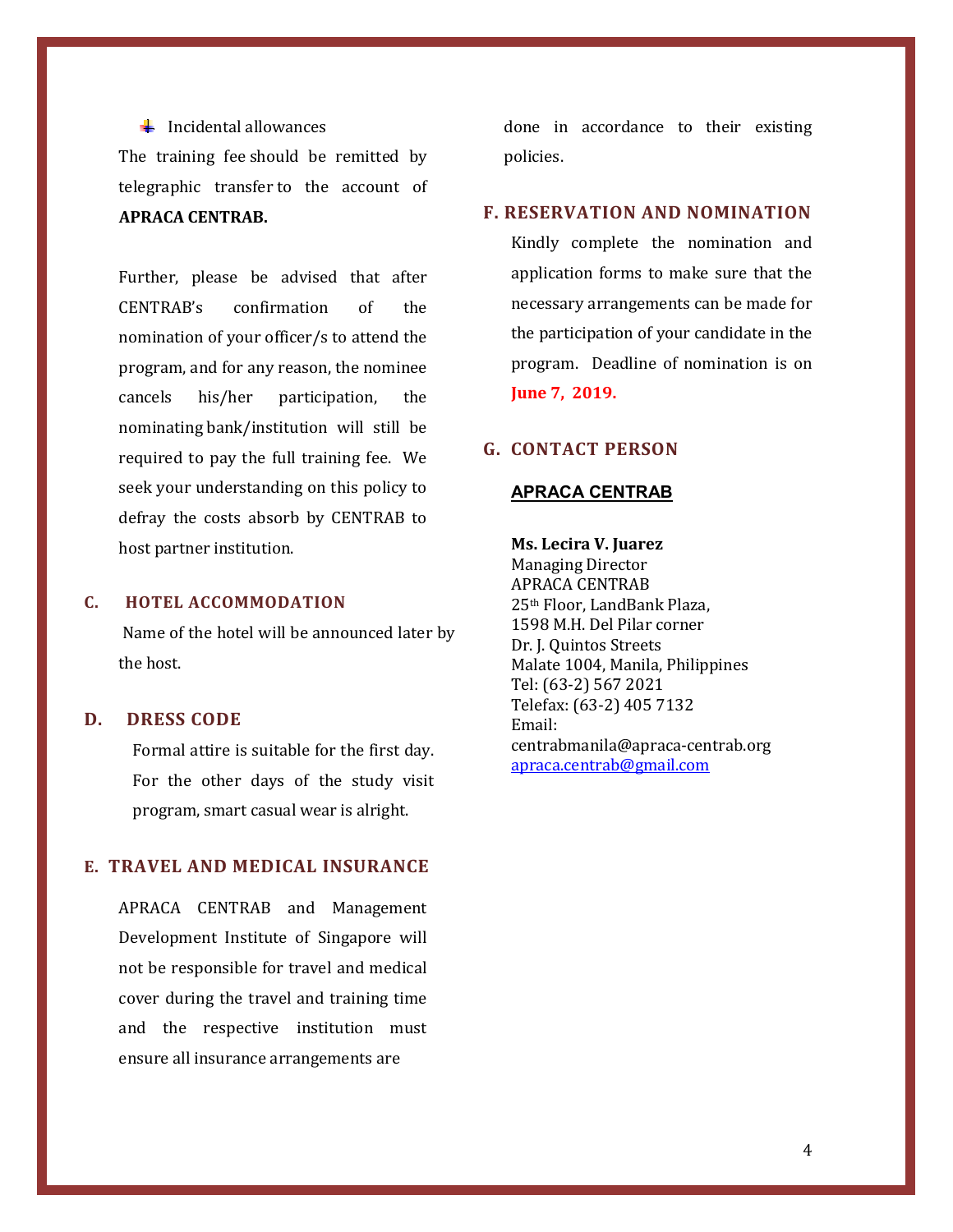

# MANAGEMENT DEVELOPMENT INSTITUTE OF SINGAPORE

The Management Development Institute of Singapore (MDIS) founded in 1956 is Singapore's oldest not-for-profit professional institute for Lifelong Learning. MDIS provides the opportunity for individuals to develop professionally through its academic programmes offered in collaboration with highly acclaimed universities in France, United Kingdom, United States of America and Australia. Its current student enrolment is more than 12,000, out of which about 3,500 are international students from more than 55 countries.

In September 2008, MDIS set up its first overseas campus in Tashkent, Uzbekistan to offer world class tertiary education to students from the Central Asia region.

MDIS, through its Management Development and Consultancy, is committed to developing

quality programmes with accredited trainers in providing training solutions that are at pace with the dynamic changes in the business world. As an independent training authority, MDIS is able to provide an impartial assessment and customize in- house training programs for clients with different training needs.



Singapore had definitely took a brave rebranding strategy with its new 'Your Singapore' campaign. The new slogan sounds more social by saying that the country is ours, in line with its website that was redesigned to look socialmedia friendly and funky.



**MERLION PARK**